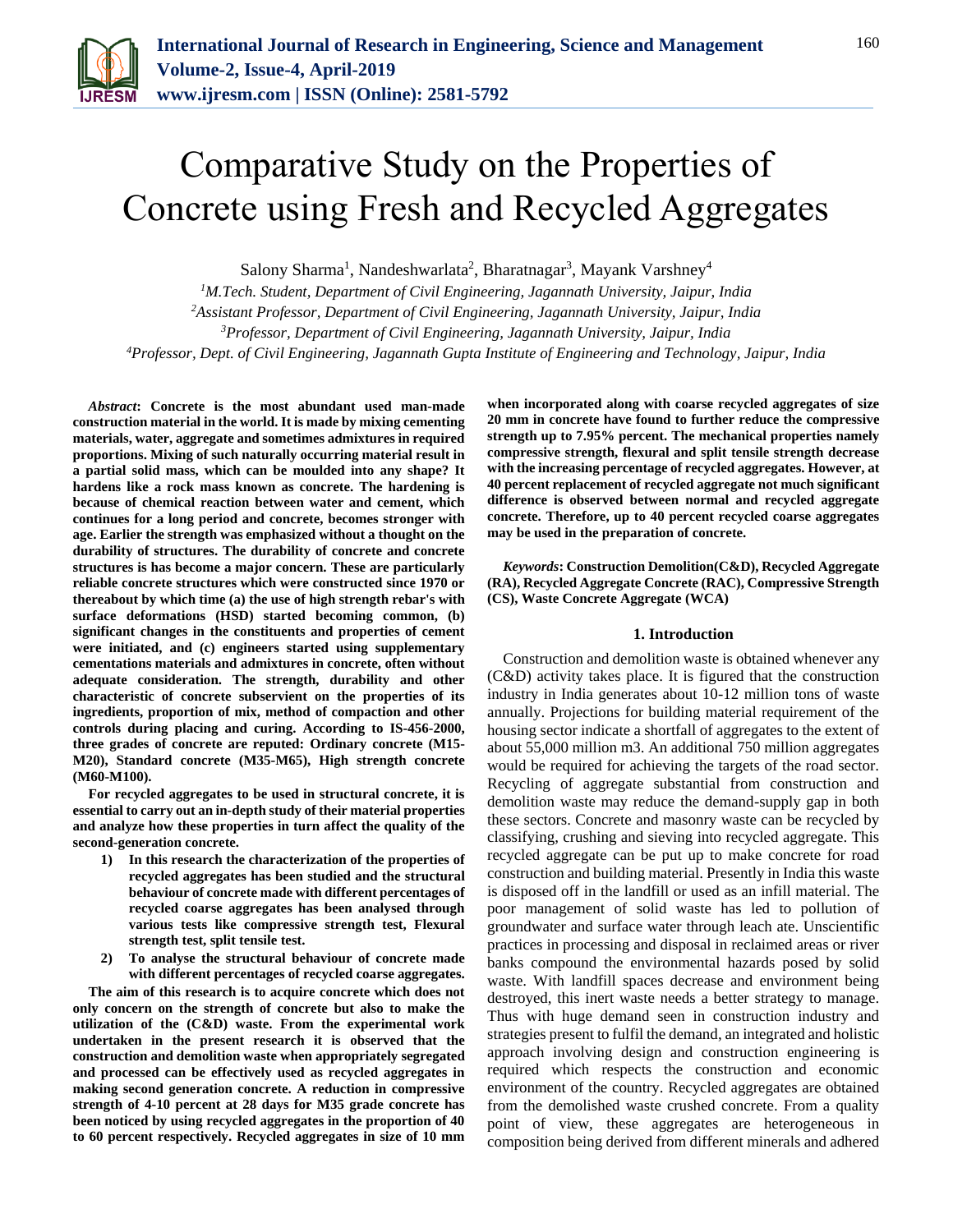

mortar. The properties of these aggregates must be determined if they are to be used in concrete; therefore, the study of aggregates characteristic is important. The objective of this work is to analyze and propose technical guidelines on compressive strength, performance criteria and behavior of concrete made with recycled aggregates.

#### **2. Methodology**

The scope of work incorporated a rigorous experimental programme to establish the possible ways in which recycled aggregates could be used to provide a new concrete of M35 grade. The experimental program was conducted with a series of trial tests to ensure adequate strength gain with the new recycled material. The C&D waste was processed for removal of impurities to obtain the recycled aggregates from Rajasthan zones thus identified. Recycled aggregates therein were obtained by crushing of the old concrete produced from demolished sites. The material was first manually crushed and further crushed using a laboratory jaw crusher. The different properties of this recycled aggregate material were studied following to their site specific characteristics, as this influences the properties of concrete prepared. Finally, the material was used in preparation of concrete and the behaviour of such concrete was tested for compressive strength split tensile and flexural test. The sequential steps in which the behaviour of recycled aggregate concrete has been studied in the present work is shown.

#### *A. Dry rolling*

This method consists of dry mixing of recycled coarse aggregates in a rotary drum mixer of the capacity 2.5 cu-ft .10 kg of the agglomerated recycled aggregate sample (Rp) in saturated surface dry condition is placed in a rotary drum mixer. The drum mixer is rotated at a speed of 20 revolutions per minute for 20 minutes after which the aggregates are sieved and the loss in weight is measured.

measuring compressive strength for quality control purposes. The test was performed on cubes of 150 mm size. The cube specimens were cast using standard moulds and compacted by using vibrator. Test was performed as per Indian standard specification IS 516-1959, on the 24 cube specimen to find the compressive strength at an age of 7 and 28d. The compression testing machine used in this study was of maximum capacity 2000 kN. The load was applied without shock and increased continuously at a rate of approximately 14 MPa/min and the maximum load carrying capacity of the cube specimen was observed and considered as ultimate compressive load. The compressive strength test was performed at 7 and 28 days on two companion cylinders for each of the respective curing conditions.

- 2) *Flexural strength:* Flexural strength test was carried out as per Indian standard specification IS 516-1959 at an age of 28 on concrete beams of size 100 x 100 x 500 mm. The beams were cast by compacting the concrete mix in a detachable steel moulds in 3 equal layers. After 24 h, the beams were remoulded and cured in water. Universal testing machine of 400 kN capacity is used for determining the flexural strength of concrete beams. The load was applied perpendicular to the face of the specimen and applied without eccentricity. The load was increased until failure takes place and the maximum load applied was recorded. In all the specimens tested the failure was occurred at a distance of more than 133 mm from the nearer support.
- 3) *Split tensile strength:* Split tensile strength for each mix was evaluated by conducting split tensile test in cylindrical concrete specimen as per Indian standard specification IS 5816-1999 at an age of 28 days. Figure 4.3 shows the arrangement of split tension test setup. In this test a concrete cylinder of 150 mm diameter by 300 mm long, was placed with its axis horizontal between the platens of a compression testing machine and the load was applied without shock and increased continuously at a rate of 1.4 MPa/min until failure by splitting along the vertical diameter. The maximum load applied was then recorded.

#### **3. Test results**

Table 2 Workability of concrete at different % of RCA using natural aggregate

| Replacement (%) | Slump Value |  |
|-----------------|-------------|--|
| 0%              | 96          |  |
| 40%             | 93          |  |
| 60%             | 80          |  |
| 100%            | 76          |  |



Fig. 1. Rotatory Drum Mixer

1) *Compressive Strength:* The 'concrete cube test' is the most intimate test and is used as the standard method of

| Final mix proportions obtained per $m3$ of concrete |            |        |       |                  |                  |           |  |  |
|-----------------------------------------------------|------------|--------|-------|------------------|------------------|-----------|--|--|
| Ingredients                                         | Water      | `ement | F.A   | $10 \mathrm{mm}$ | 20 <sub>mm</sub> | Admixture |  |  |
| <b>Duantity</b>                                     | 189 litres | 460 kg | 635kg | 578.5 kg         | 619 kg           | .         |  |  |
| Ratio                                               | 0.43       |        | 1.6   | 1.36             | . . 54           | 0.003     |  |  |

Table 1

Drum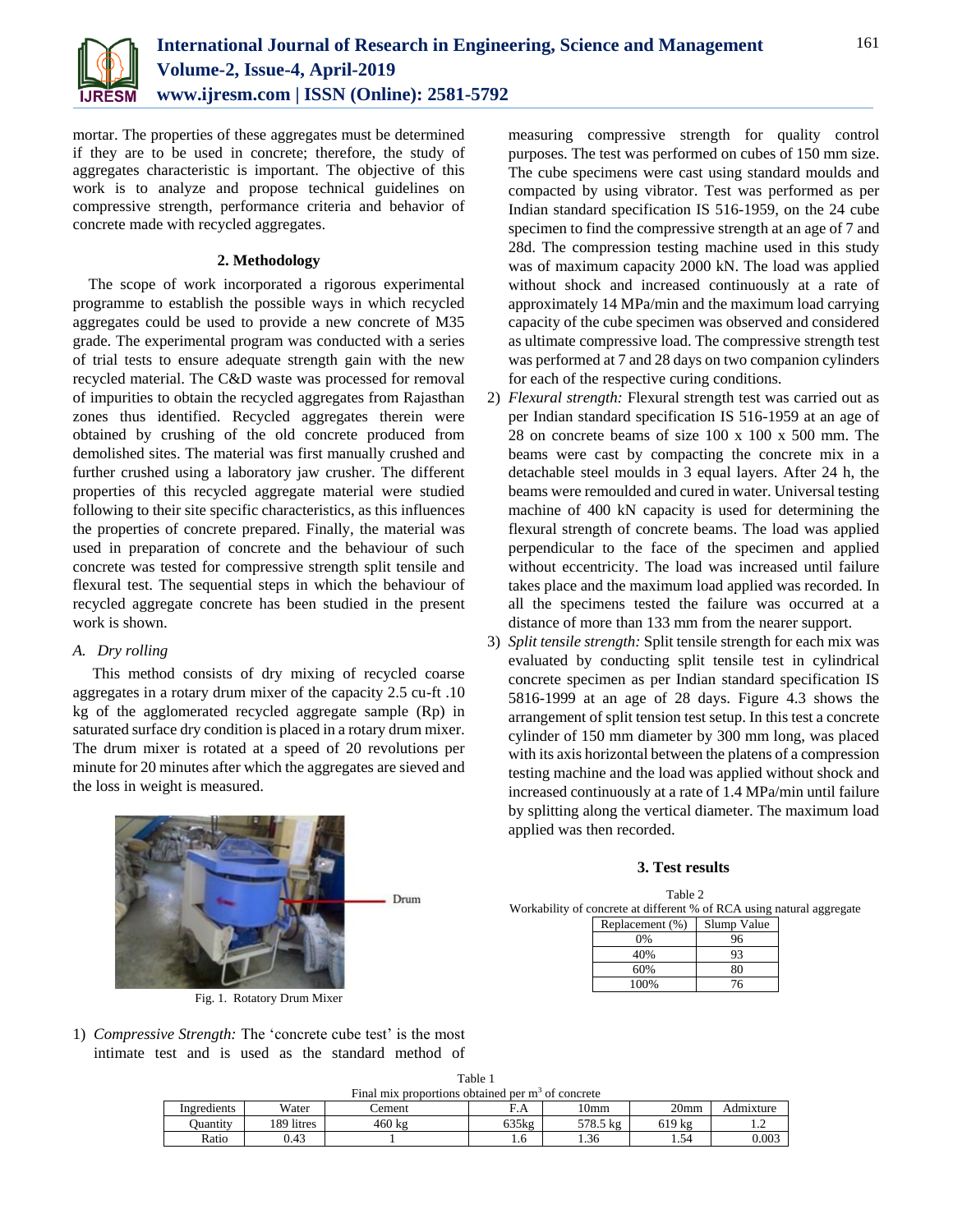

## **International Journal of Research in Engineering, Science and Management Volume-2, Issue-4, April-2019**

**www.ijresm.com | ISSN (Online): 2581-5792** 

Table 3

| Compressive, Flexural strength and split tensile test result |                      |                              |                                 |                              |  |  |
|--------------------------------------------------------------|----------------------|------------------------------|---------------------------------|------------------------------|--|--|
| S. No.                                                       | % Recycled aggregate | 28 days Comp. Strength (MPa) | 28 days Flexural Strength (MPa) | Split Tensile Strength (MPA) |  |  |
|                                                              |                      |                              |                                 | 4.56                         |  |  |
|                                                              | 40                   | 43.02                        | 6.09                            | 4.22                         |  |  |
|                                                              | 60                   | 38.45                        | 5.87                            |                              |  |  |
|                                                              | 100                  | 35.63                        |                                 |                              |  |  |





Fig. 3. Bar chart of compressive, flexural strength and split tensile test result



Fig. 4. Graph comparison b/w compressive, flexural strength and split tensile test result at 28 days

#### **4. Summary and conclusion**

From the experimental work undertaken in the present research it is observed that the construction and demolition waste when appropriately segregated and processed can be effectively used as recycled aggregates in making second generation concrete. However, replacement of normal aggregates by such recycled aggregates leads to reduction in the compressive strength of concrete. Therefore, up to 40 percent recycled coarse aggregates may be used in the preparation of concrete. Noticeable reduction in compressive strength is observed with increasing percentage of recycled aggregate beyond 40.

In M35 at 40% replacement level of natural coarse aggregate by recycled coarse aggregate following conclusions were obtained from this study:

- If we increase the content of recycle coarse aggregate, the workability tends to increase.
- In grade M35 at 40% replacement level of natural coarse aggregate by recycled coarse aggregate desired strength is achieved and if we increase the percentage of recycled aggregate more than 40% the strength will be decrease.
- The compressive strength of concrete made by using 40% of RCA is gives desired strength respectively, as compared to concrete made using natural aggregate at zero recycled aggregate content.
- The flexural strength of concrete made using 40% RCA is decrease by 22.47% respectively, as compared to concrete made using natural aggregate at zero recycled aggregate content.
- The split tensile strength of concrete made using RCA is lower by 17.42% respectively, as compared to concrete made using natural aggregate at zero recycled aggregate content.
- The compressive strength of concrete made using 40% RCA is 43.02(MPa) respectively.
- The flexural strength of concrete made using 40%RCA is 6.09(MPa) respectively.
- The split tensile strength of concrete made using 40%RCA 4.22(MPa) respectively.
- The slump of recycled aggregate mix concrete with natural aggregate decreases with increase in amount of recycled aggregate content with natural aggregates.
- *A. Future scope of work*
- In future work, the effect of processing techniques and mixing approaches can be studied on other properties of concrete by using Brick Recycled Aggregate/Stone masonry.
- The investigation to establish the effect of quality C&D waste, obtained from different sources can also be made.
- The use of recycled aggregates in higher grade concrete can be studied.

#### **References**

- [1] Hansen and Narud, "Strength of recycled concrete made from crushed concrete coarse aggregate" Technical University of Denmark,", Concrete International Constructions., Vol. 5, pp.79–83, 1983.
- [2] Houssam A. Toutanji, "Properties of reinforced recycled aggregate expansive-cement concrete," Department of Civil and Environmental Engineering, University of Alabama in Huntsville, Huntsville, AL 35899, USA, May 1999